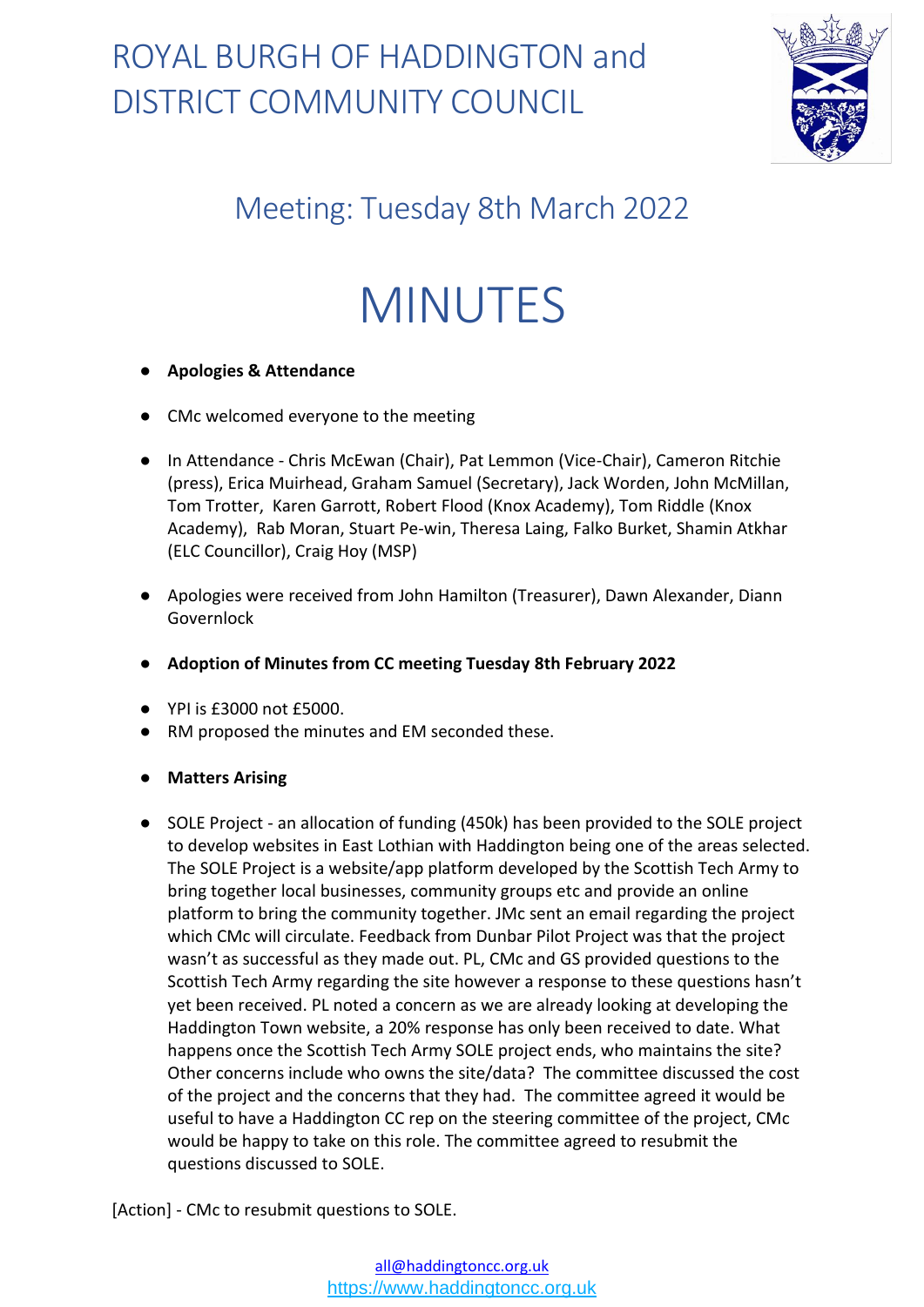

#### ● **Community Reports**

- **Knox Academy**
- Fundraising for the leavers dance has started and will include a bake sale and ice bucket challenge
- Live assemblies have taken place in the school this week for the first time in 2 years.
- Scottish Apprenticeship has taken place with a number of events taking place including a presentation to pupils from Thomas Sherriff.
- The Young Enterprise Programme final is on Wednesday 23rd March, Knox Academy have a team in the final.
- John Cooper from the Haddington Heritage Project will be attending the school to speak with the National 5 history class, to see if the project can be supported by the school.
- Poppy Scotland £5320 was raised
- PL thanked Knox academy for the Lammermuir Larder donations.
- Pupils have provided donations to the Ukraine appeal.
- Modern Studies trip to the Scottish Parliament took place.
- FB was approached by a set of parents advising pupils have been drunk. FB asked who this should be directed to? RF advised it should be communicated to the Head Teacher. The CC discussed anti-social behaviour that has taken place and agreed that this needs to be reported at the time.

#### ● **Local Area Partnership**

- Meeting took place on the 10th February and over £20,000 was paid out to community groups.
- The next meeting is the 28th April and any projects that may require funding from the general budget need to be submitted 2 weeks before.
- The Health and Wellbeing sub groups next meeting is the 24th March.
- The Child and Youth Network next meeting is the 31st March.

#### ● **Tenants and Residents Association**

- Four people have contacted the group about anti-social behaviour.
- PL raised a concern about someone who is part of the Tenants and Residents Association Group who has been engaging with the Youth on the High Street.
- JMc advised himself and SA previously got invited to the TRA meetings and he would be keen to be invited again.

[Action] PL to email SP regarding the person engaging with the Youth on the High Street.

- **Police, CAPP and PSP**
	- FB advised the Police are looking into Anti-Social Behaviour in the Town Centre. RM added that a number of the kids were seen leaving on a bus and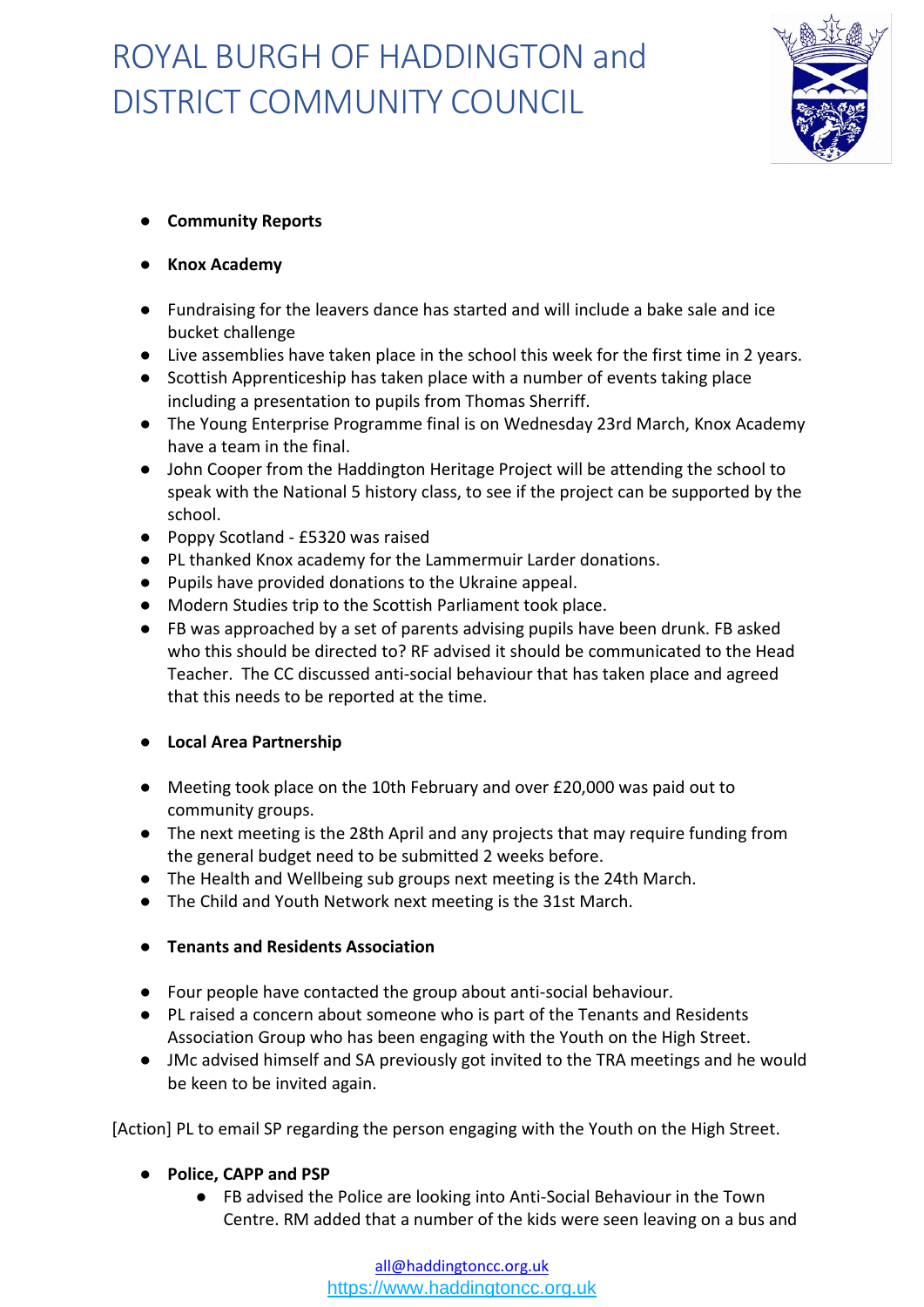

therefore may not live in Haddington. JMc noted he had already reported Anti-Social Behaviour. GS advised he also witnessed an altercation and 90% of the kids were Musselburgh based. EM raised an issue with police resources, having reported an incident and being advised a visit would take place in 2-3 weeks. The Committee discussed the lack of police officers available in East Lothian and agreed that action should be taken to try and increase resource.

● Colin (Police Officer) retires in March, the Community Council agreed to recognise Colin's contributions to Haddington.

[Action] CMc & PL to organise a thanks to Colin.

- Youth Network
- No meeting has taken place
- Blooming Haddington
- **Correspondence** 
	- A concerned Haddington Resident has a petition she would like to lodge with ELC regarding parking and speeding at Dunbar Road. JMcM said he would clarify how this petition could be lodged. If this lady wishes to make representation to the CC, she should contact us directly.
	- PL has been contacted by Haddington Residents asking why CC haven't had an awards ceremony to recognise volunteers during the pandemic. CMc advised the Events Group can't do this as the volunteers are stretched. PL suggested she could work on this with someone from the Rotary.

[Action] JMc to raise Awards Ceremony at the next Rotary meeting on Tuesday. PL would also contact via email.

- **Councillors Corner**
- **Treasurer's report**

#### **Treasurers report was circulated prior to the meeting.**

- **Licencing & Planning**
- Starbucks has applied for planning permission for advertising boards at the retail park
- Application for change of use from RSMccolls for a dog grooming parlour